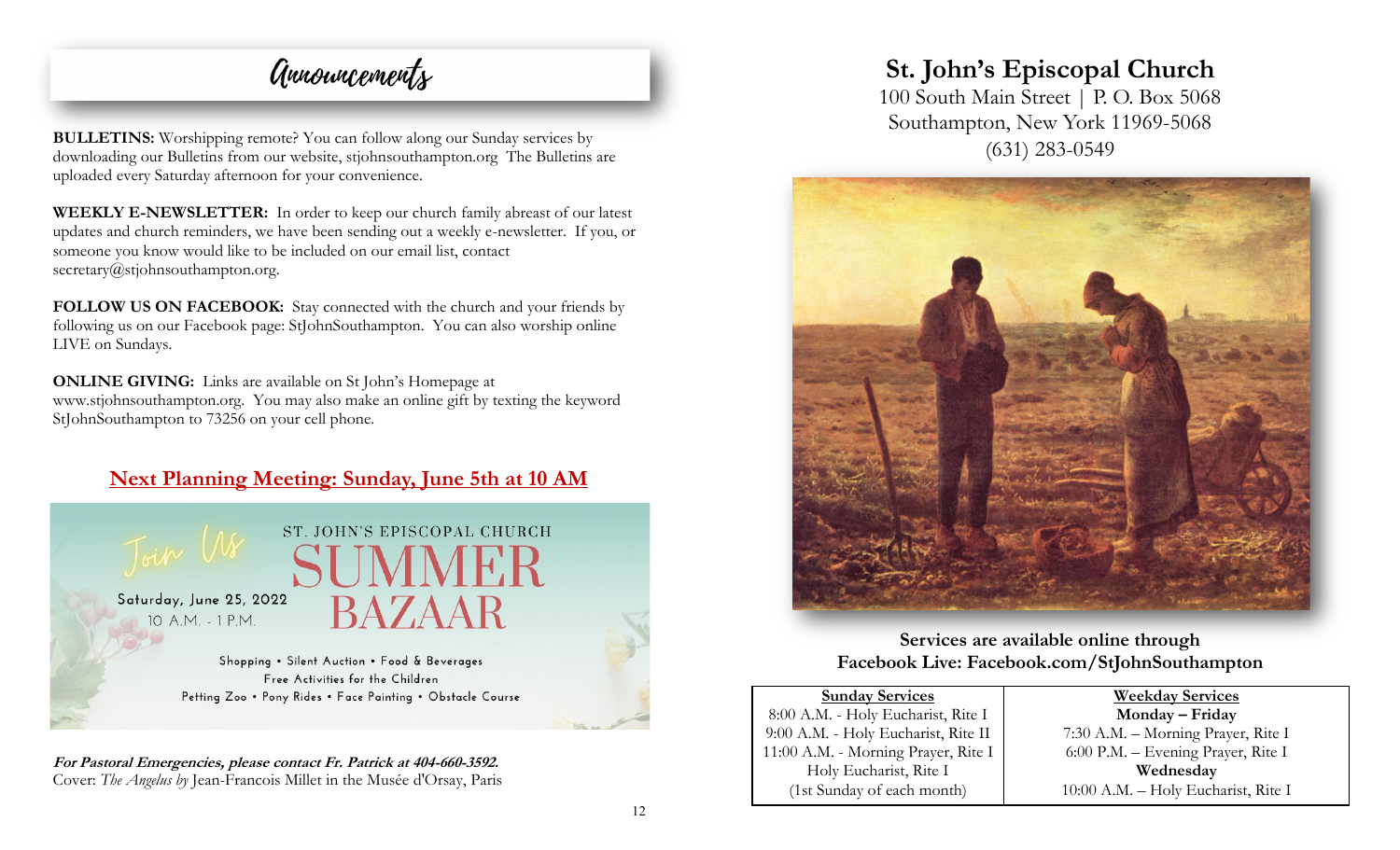**Sixth Sunday of Easter May 22, 2022 • 8:00 AM** 

**Opening Acclamation**

*Celebrant* Alleluia. Christ is risen. *People* **The Lord is risen indeed. Alleluia.** 

**Hymn of Praise Gloria in Excelsis** 

**Glory be to God on high, and on earth peace, good will towards men.**

**We praise thee, we bless thee, we worship thee, we glorify thee, we give thanks to thee for thy great glory, O Lord God, heavenly King, God the Father Almighty.**

**O Lord, the only-begotten Son, Jesus Christ; O Lord God, Lamb of God, Son of the Father, that takest away the sins of the world, have mercy upon us. Thou that takest away the sins of the world, receive our prayer. Thou that sittest at the right hand of God the Father, have mercy upon us.**

**For thou only art holy, thou only art the Lord, thou only, O Christ, with the Holy Ghost, art most high in the glory of God the Father. Amen.**

*Officiant* The Lord be with you. *People* **And with thy spirit.** *Officiant* Let us pray.

Verse of the Week

**"Nothing accursed will be found there any more. But the throne of God and of the Lamb will be in it, and his servants will worship him; they will see his face, and his name will be on their foreheads. And there will be no more night; they need no light of lamp or sun, for the Lord God will be their light, and they will reign forever and ever."** 

Revelations 22:4-5

ee Quote of the Week ??



**"The master of the garden is the one who waters it, trims the branches, plants the seeds, and pulls the weeds. If you merely stroll through the garden, you are but an acolyte."** 

Bishop Jackson Kemper The first missionary bishop of the Episcopal Church in the United States of America and founder of the Nashotah House Theological seminary d. 24 May 1870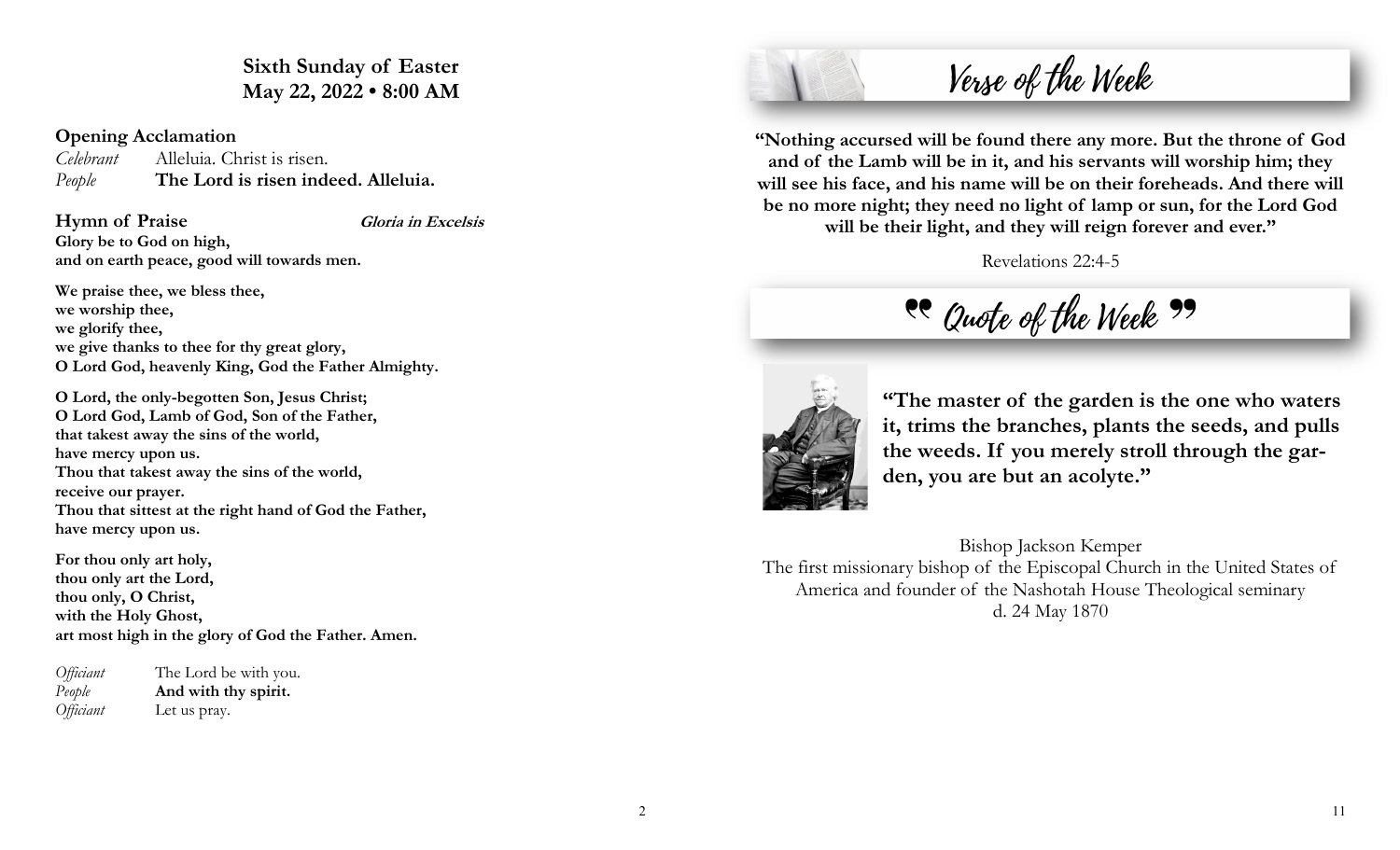#### **The Invitation to Communion**

*Facing the people, the Celebrant may say the following Invitation* 

The Gifts of God for the People of God. Take them in remembrance that Christ died for you, and feed on him in your hearts by faith, with thanksgiving.

#### **The Postcommunion Prayer**

**Almighty and everliving God, we most heartily thank thee for that thou dost feed us, in these holy mysteries, with the spiritual food of the most precious Body and Blood of thy Son our Savior Jesus Christ; and dost assure us thereby of thy favor and goodness towards us; and that we are very members incorporate in the mystical body of thy Son, the blessed company of all faithful people; and are also heirs, through hope, of thy everlasting kingdom. And we humbly beseech thee, O heavenly Father, so to assist us with thy grace, that we may continue in that holy fellowship, and do all such good works as thou hast prepared for us to walk in; through Jesus Christ our Lord, to whom, with thee and the Holy Ghost, be all honor and glory, world without end. Amen.**

#### **The Blessing**

#### **The Dismissal**

*Celebrant* Let us bless the Lord. Alleluia, alleluia. *People* **Thanks be to God. Alleluia, alleluia.** 

**+++**



# Dedications

**The flowers at the altar this week have been given to the Glory of God and in loving memory of Laine DiMaria Wayne by Gloria M. Meyers; and in loving memory of Cathy diMontezemolo by Hilary & Wilbur Geary, Ted, Olivia, Teddie, Jack, Dolly, Elosie & Hilary Geary; and in loving memory of Marjorie Schlesinger Deane & Disque Dee Deane by Walter Deane.**

#### **The Collect**

O God, who hast prepared for those who love thee such good things as pass man's understanding: Pour into our hearts such love toward thee, that we, loving thee in all things and above all things, may obtain thy promises, which exceed all that we can desire; through Jesus Christ our Lord, who liveth and reigneth with thee and the Holy Spirit, one God, for ever and ever. **Amen.**

## **The Liturgy of the Word**

**First Reading** *Acts 16:9-15*

A Reading from the Acts of the Apostles

During the night Paul had a vision: there stood a man of Macedonia pleading with him and saying, "Come over to Macedonia and help us." When he had seen the vision, we immediately tried to cross over to Macedonia, being convinced that God had called us to proclaim the good news to them.

We set sail from Troas and took a straight course to Samothrace, the following day to Neapolis, and from there to Philippi, which is a leading city of the district of Macedonia and a Roman colony. We remained in this city for some days. On the sabbath day we went outside the gate by the river, where we supposed there was a place of prayer; and we sat down and spoke to the women who had gathered there. A certain woman named Lydia, a worshiper of God, was listening to us; she was from the city of Thyatira and a dealer in purple cloth. The Lord opened her heart to listen eagerly to what was said by Paul. When she and her household were baptized, she urged us, saying, "If you have judged me to be faithful to the Lord, come and stay at my home." And she prevailed upon us.

The word of the Lord. *People* **Thanks be to God.**

**Psalm 67 Deus misereatur**

**1 May God be merciful to us and bless us, \* show us the light of his countenance and come to us.**

**2 Let your ways be known upon earth, \* your saving health among all nations.**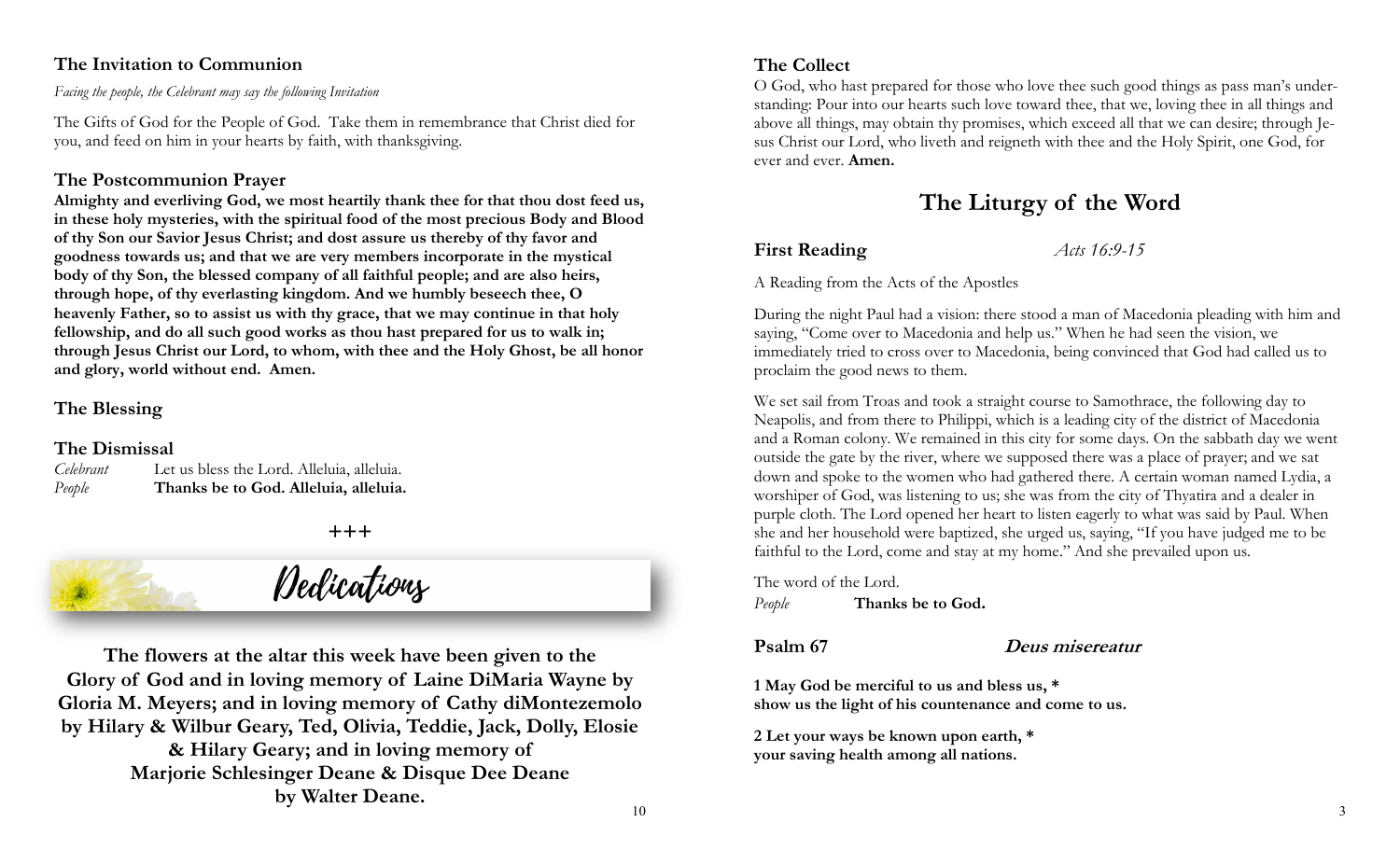**3 Let the peoples praise you, O God; \* let all the peoples praise you.**

**4 Let the nations be glad and sing for joy, \* for you judge the peoples with equity and guide all the nations upon earth.**

**5 Let the peoples praise you, O God; \* let all the peoples praise you.**

**6 The earth has brought forth her increase; \* may God, our own God, give us his blessing.**

**7 May God give us his blessing, \* and may all the ends of the earth stand in awe of him.**

**Second Reading** *Revelation 21:10, 22-22:5*

A Reading from the Revelation to Saint john

In the spirit the angel carried me away to a great, high mountain and showed me the holy city Jerusalem coming down out of heaven from God.

I saw no temple in the city, for its temple is the Lord God the Almighty and the Lamb. And the city has no need of sun or moon to shine on it, for the glory of God is its light, and its lamp is the Lamb. The nations will walk by its light, and the kings of the earth will bring their glory into it. Its gates will never be shut by day-- and there will be no night there. People will bring into it the glory and the honor of the nations. But nothing unclean will enter it, nor anyone who practices abomination or falsehood, but only those who are written in the Lamb's book of life.

Then the angel showed me the river of the water of life, bright as crystal, flowing from the throne of God and of the Lamb through the middle of the street of the city. On either side of the river is the tree of life with its twelve kinds of fruit, producing its fruit each month; and the leaves of the tree are for the healing of the nations. Nothing accursed will be found there any more. But the throne of God and of the Lamb will be in it, and his servants will worship him; they will see his face, and his name will be on their foreheads. And there will be no more night; they need no light of lamp or sun, for the Lord God will be their light, and they will reign forever and ever.

The Word of the Lord *People* **Thanks be to God**  And we most humbly beseech thee, O merciful Father, to hear us; and, of thy almighty goodness, vouchsafe to bless and sanctify, with thy Word and Holy Spirit, these thy gifts and creatures of bread and wine; that we, receiving them according to thy Son our Savior Jesus Christ's holy institution, in remembrance of his death and passion, may be partakers of his most blessed Body and Blood.

And we earnestly desire thy fatherly goodness mercifully to accept this our sacrifice of praise and thanksgiving; most humbly beseeching thee to grant that, by the merits and death of thy Son Jesus Christ, and through faith in his blood, we, and all thy whole Church, may obtain remission of our sins, and all other benefits of his passion.

And here we offer and present unto thee, O Lord, our selves, our souls and bodies, to be a reasonable, holy, and living sacrifice unto thee; humbly beseeching thee that we, and all others who shall be partakers of this Holy Communion, may worthily receive the most precious Body and Blood of thy Son Jesus Christ, be filled with thy grace and heavenly benediction, and made one body with him, that he may dwell in us, and we in him.

And although we are unworthy, through our manifold sins, to offer unto thee any sacrifice, yet we beseech thee to accept this our bounden duty and service, not weighing our merits, but pardoning our offenses, through Jesus Christ our Lord;

By whom, and with whom, in the unity of the Holy Ghost, all honor and glory be unto thee, O Father Almighty, world without end. **AMEN.**

And now, as our Savior Christ hath taught us, we are bold to say,

#### **The Lord's Prayer**

#### *Celebrant and people pray together*.

**Our Father, who art in heaven, hallowed be thy Name, thy kingdom come, thy will be done, on earth as it is in heaven. Give us this day our daily bread. And forgive us our trespasses, as we forgive those who trespass against us. And lead us not into temptation, but deliver us from evil. For thine is the kingdom, and the power, and the glory, for ever and ever. Amen.**

#### **The Breaking of the Bread**

| Celebrant | Alleluia. Christ our Passover is sacrificed for us; |
|-----------|-----------------------------------------------------|
| People    | Therefore let us keep the feast. Alleluia.          |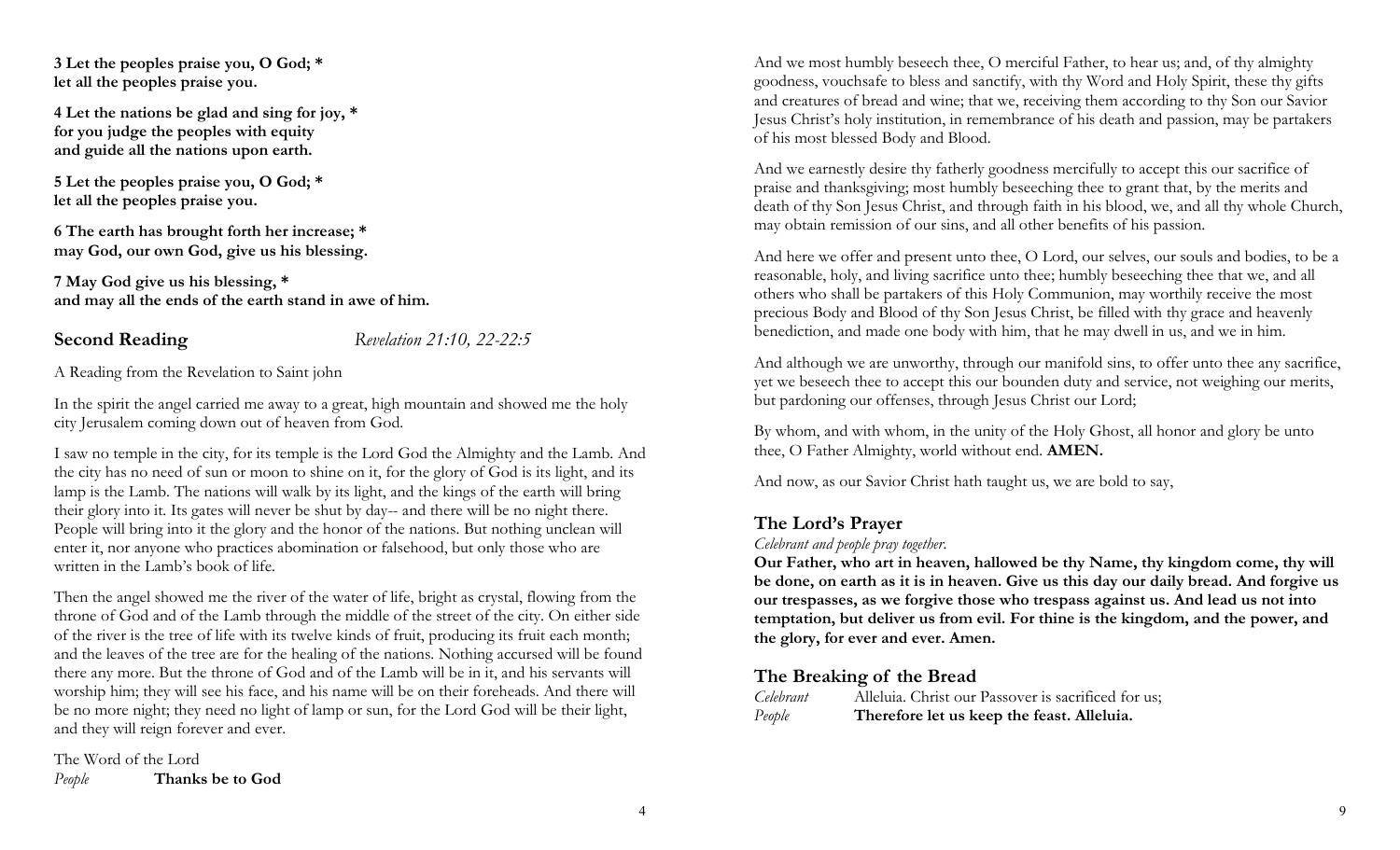bound to praise thee for the glorious resurrection of thy Son Jesus Christ our Lord; for he is the very Paschal Lamb, who was sacrificed for us, and hath taken away the sin of the world; who by his death hath destroyed death, and by his rising to life again hath won for us everlasting life. Therefore with Angels and Archangels, and with all the company of heaven, we laud and magnify thy glorious Name; evermore praising thee, and saying,

#### **Sanctus and Benedictus qui venit**

*Celebrant and People*

**Holy, holy, holy, Lord God of Hosts: Heaven and earth are full of thy glory. Glory be to thee, O Lord Most High. Blessed is he that cometh in the name of the Lord. Hosanna in the highest.**

#### *The people kneel or stand.*

#### *Then the Celebrant continues*

All glory be to thee, Almighty God, our heavenly Father, for that thou, of thy tender mercy, didst give thine only Son Jesus Christ to suffer death upon the cross for our redemption; who made there, by his one oblation of himself once offered, a full, perfect, and sufficient sacrifice, oblation, and satisfaction, for the sins of the whole world; and did institute, and in his holy Gospel command us to continue, a perpetual memory of that his precious death and sacrifice, until his coming again.

For in the night in which he was betrayed, he took bread; and when he had given thanks, he brake it, and gave it to his disciples, saying, "Take, eat, this is my Body, which is given for you. Do this in remembrance of me."

Likewise, after supper, he took the cup; and when he had given thanks, he gave it to them, saying, "Drink ye all of this; for this is my Blood of the New Testament, which is shed for you, and for many, for the remission of sins. Do this, as oft as ye shall drink it, in remembrance of me."

Wherefore, O Lord and heavenly Father, according to the institution of thy dearly beloved Son our Savior Jesus Christ, we, thy humble servants, do celebrate and make here before thy divine Majesty, with these thy holy gifts, which we now offer unto thee, the memorial thy Son hath commanded us to make; having in remembrance his blessed passion and precious death, his mighty resurrection and glorious ascension; rendering unto thee most hearty thanks for the innumerable benefits procured unto us by the same.

## **The Gospel** *John 5:1-9*

The Holy Gospel of our Lord Jesus Christ according to Saint John. *People:* **Glory be to Thee, O Lord.**

After Jesus healed the son of the official in Capernaum, there was a festival of the Jews, and Jesus went up to Jerusalem.

Now in Jerusalem by the Sheep Gate there is a pool, called in Hebrew Beth-zatha, which has five porticoes. In these lay many invalids-- blind, lame, and paralyzed. One man was there who had been ill for thirty-eight years. When Jesus saw him lying there and knew that he had been there a long time, he said to him, "Do you want to be made well?" The sick man answered him, "Sir, I have no one to put me into the pool when the water is stirred up; and while I am making my way, someone else steps down ahead of me." Jesus said to him, "Stand up, take your mat and walk." At once the man was made well, and he took up his mat and began to walk. Now that day was a sabbath.

*Celebrant* The Gospel of the Lord. *People* **Praised be to Thee, O Christ.**

**The Sermon The Rev'd W. Patrick Edwards**

#### **Nicene Creed I believe in one God,**

**the Father Almighty, maker of heaven and earth, and of all things visible and invisible; And in one Lord Jesus Christ, the only-begotten Son of God, begotten of his Father before all worlds, God of God, Light of Light, very God of very God, begotten, not made, being of one substance with the Father; by whom all things were made; who for us men and for our salvation came down from heaven, and was incarnate by the Holy Ghost of the Virgin Mary, and was made man; and was crucified also for us under Pontius Pilate;**